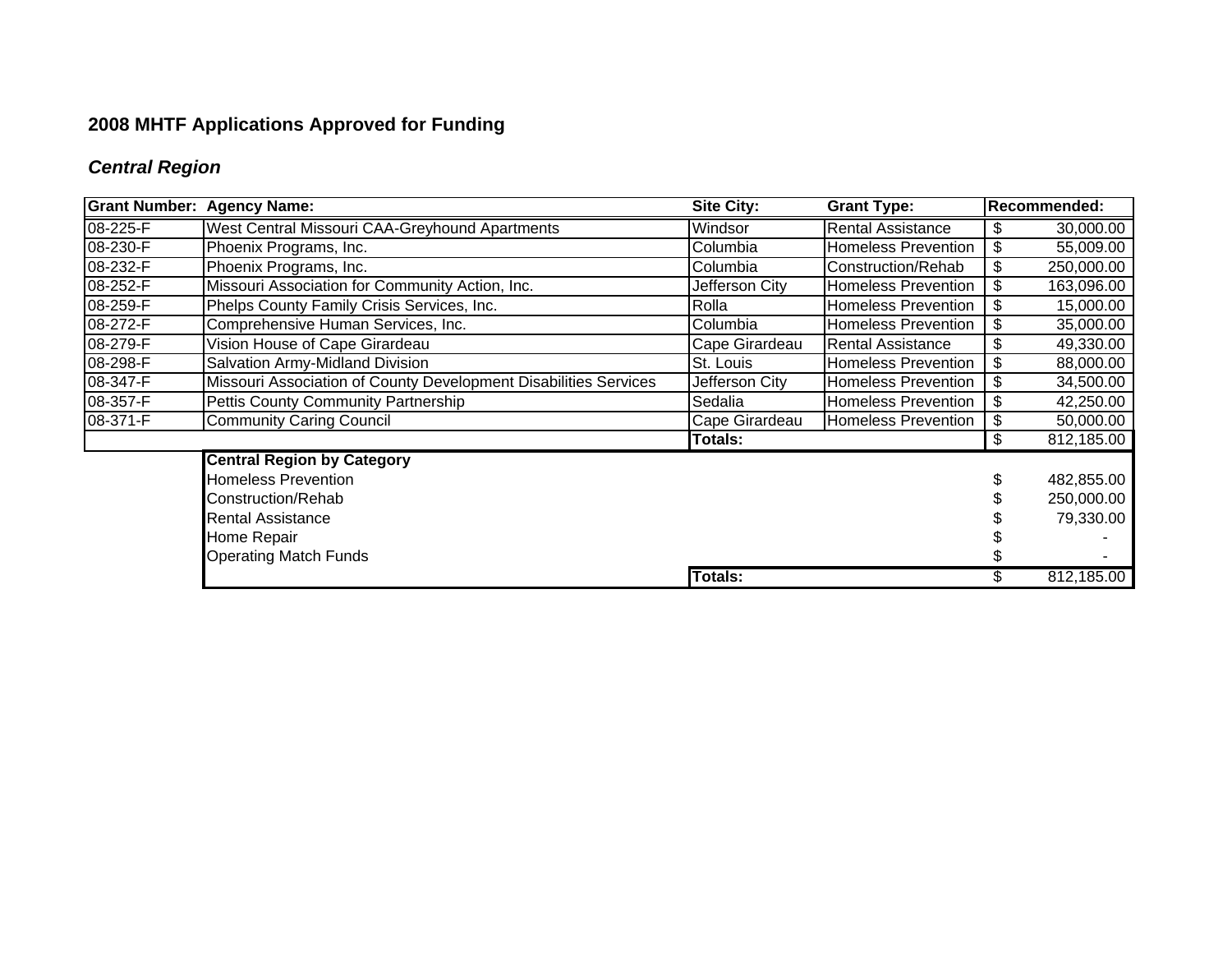## *Kansas City Metro*

| <b>Grant Number: Agency Name:</b> |                                                                  | <b>Site City:</b>        | <b>Grant Type:</b>         | Recommended:       |
|-----------------------------------|------------------------------------------------------------------|--------------------------|----------------------------|--------------------|
| 08-224-F                          | <b>Bishop Sullivan Center</b>                                    | Kansas City              | <b>Homeless Prevention</b> | \$<br>70,000.00    |
| 08-240-F                          | <b>Good Samaritan Center of Excelsior Springs</b>                | <b>Excelsior Springs</b> | <b>Homeless Prevention</b> | \$<br>22,500.00    |
| 08-252-F                          | Missouri Association for Community Action, Inc.                  | Jefferson City           | <b>Homeless Prevention</b> | \$<br>87,952.00    |
| 08-277-F                          | SAVE, Inc.                                                       | Kansas City              | <b>Homeless Prevention</b> | \$<br>80,000.00    |
| 08-281-F                          | reStart, Inc.                                                    | Kansas City              | Construction/Rehab         | \$<br>250,000.00   |
| 08-282-F                          | Phoenix Family Housing Corporation                               | Kansas City              | <b>Homeless Prevention</b> | \$<br>15,000.00    |
| 08-285-F                          | Rose Brooks Center, Inc.                                         | Kansas City              | <b>Homeless Prevention</b> | \$<br>40,000.00    |
| 08-286-F                          | reStart, Inc.                                                    | Kansas City              | <b>Rental Assistance</b>   | \$<br>87,360.00    |
| 08-287-F                          | reStart, Inc.                                                    | Kansas City              | Match Funds                | \$<br>20,000.00    |
| 08-294-F                          | Salvation Army-Kansas City                                       | Kansas City              | <b>Homeless Prevention</b> | \$<br>51,000.00    |
| 08-315-F                          | <b>Sheffield Place</b>                                           | Kansas City              | Construction/Rehab         | \$<br>54,400.00    |
| 08-324-F                          | <b>Community Services League</b>                                 | Independence             | <b>Homeless Prevention</b> | \$<br>62,500.00    |
| 08-329-F                          | <b>Catholic Charities of Kansas City</b>                         | <b>Kansas City</b>       | <b>Homeless Prevention</b> | \$<br>80,000.00    |
| 08-332-F                          | Metropolitan Lutheran Ministry                                   | Kansas City              | <b>Homeless Prevention</b> | \$<br>65,000.00    |
| 08-338-F                          | Synergy Services, Inc.                                           | Kansas City              | Construction/Rehab         | \$<br>65,000.00    |
| 08-347-F                          | Missouri Association of County Development Disabilities Services | Jefferson City           | <b>Homeless Prevention</b> | \$<br>6,000.00     |
|                                   |                                                                  | <b>Totals:</b>           |                            | \$<br>1,056,712.00 |
|                                   | <b>Kansas City Metro Region by Category</b>                      |                          |                            |                    |
|                                   | <b>Homeless Prevention</b>                                       |                          |                            | 579,952.00         |
|                                   | Construction/Rehab                                               |                          |                            | 369,400.00         |
|                                   | <b>Rental Assistance</b>                                         |                          |                            | 87,360.00          |
|                                   | Home Repair                                                      |                          |                            |                    |
|                                   | <b>Operating Match Funds</b>                                     |                          |                            | 20,000.00          |
|                                   |                                                                  | <b>Totals:</b>           |                            | \$<br>1,056,712.00 |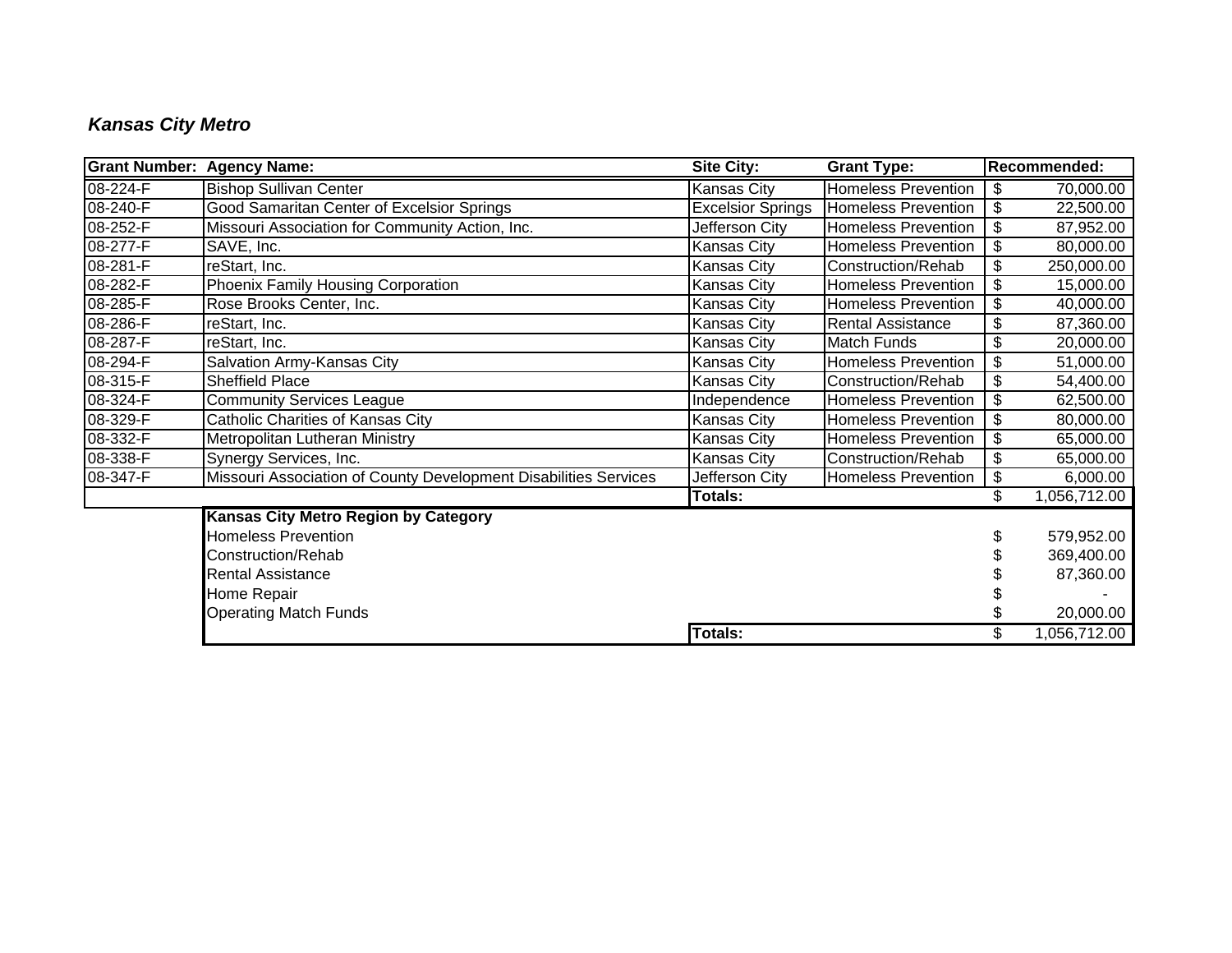#### *North*

| <b>Grant Number:</b> | <b>Agency Name:</b>                                              | <b>Site City:</b><br><b>Grant Type:</b> |                            | <b>Recommended:</b> |            |
|----------------------|------------------------------------------------------------------|-----------------------------------------|----------------------------|---------------------|------------|
| 08-252-F             | Missouri Association for Community Action, Inc.                  | Jefferson City                          | <b>Homeless Prevention</b> |                     | 119,501.00 |
| 08-297-F             | Salvation Army-Midland Division                                  | St. Louis                               | <b>Homeless Prevention</b> | \$                  | 70,000.00  |
| 08-305-F             | <b>AVENUES</b>                                                   | Hannibal                                | <b>Match Funds</b>         | \$                  | 25,000.00  |
| 08-307-F             | <b>High Hope Employment Services</b>                             | Milan                                   | <b>Match Funds</b>         | \$                  | 55,448.00  |
| 08-311-F             | Interfaith Community Services, Inc (InterServ)                   | St. Joseph                              | <b>Homeless Prevention</b> | \$                  | 50,000.00  |
| 08-312-F             | Community Missions Corporation                                   | St. Joseph                              | Construction/Rehab         | \$                  | 200,000.00 |
| 08-313-F             | <b>Community Missions Corporation</b>                            | St. Joseph                              | <b>Rental Assistance</b>   | \$                  | 23,000.00  |
| 08-325-F             | Catholic Charities-St. Joseph                                    | St. Joseph                              | <b>Homeless Prevention</b> |                     | 40,000.00  |
| 08-328-F             | Catholic Charities-St. Joseph                                    | St. Joseph                              | <b>Match Funds</b>         | \$                  | 19,150.00  |
| 08-347-F             | Missouri Association of County Development Disabilities Services | Jefferson City                          | <b>Homeless Prevention</b> | \$                  | 33,000.00  |
|                      |                                                                  | <b>Totals:</b>                          |                            |                     | 635,099.00 |
|                      | <b>North Region by Category</b>                                  |                                         |                            |                     |            |
|                      | <b>Homeless Prevention</b>                                       |                                         |                            |                     | 312,501.00 |
|                      | Construction/Rehab                                               |                                         |                            |                     | 200,000.00 |
|                      | <b>Rental Assistance</b>                                         |                                         |                            |                     | 23,000.00  |
|                      | Home Repair                                                      |                                         |                            |                     |            |
|                      | <b>Operating Match Funds</b>                                     |                                         |                            |                     | 99,598.00  |
|                      |                                                                  | Totals:                                 |                            |                     | 635,099.00 |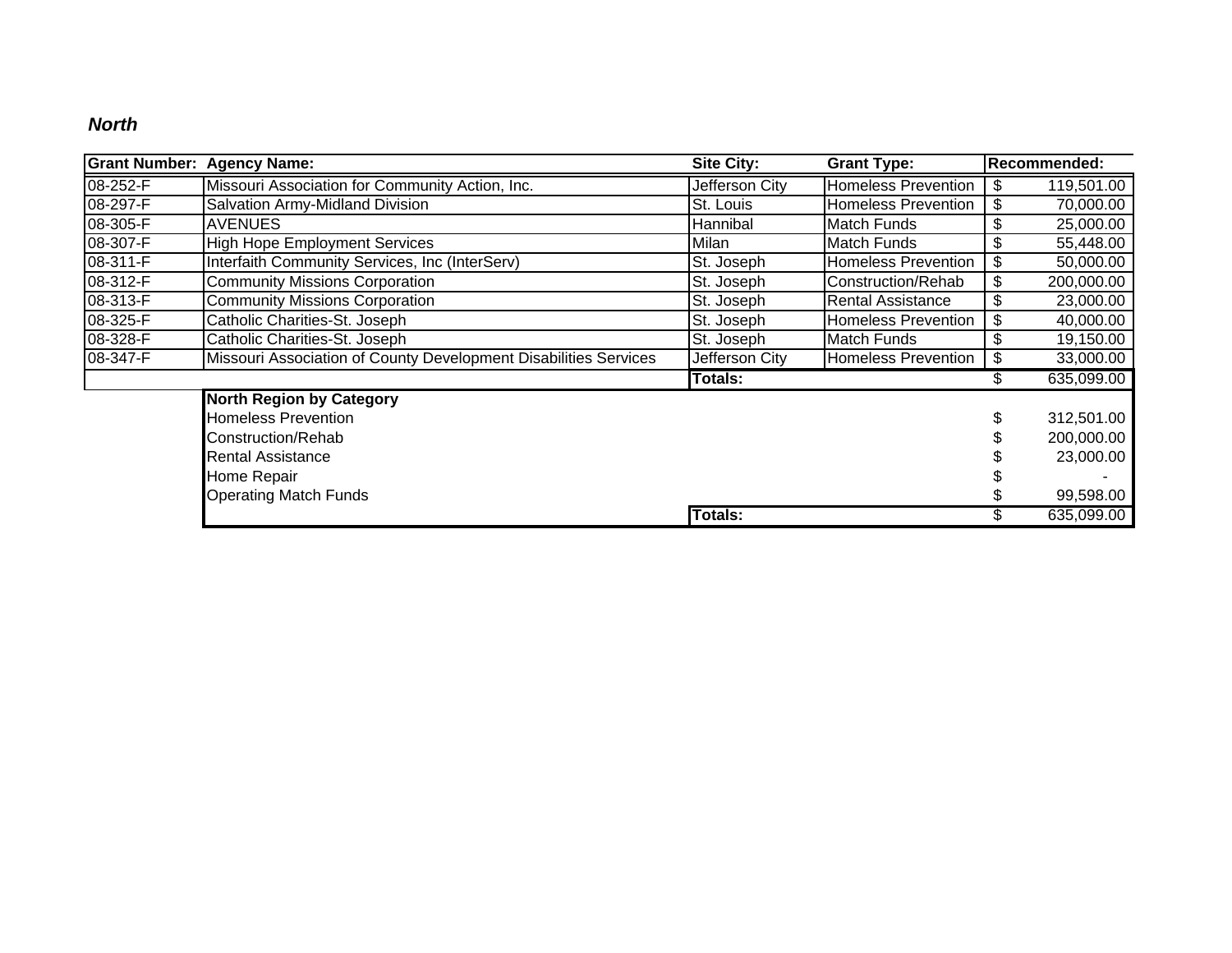#### *South*

| <b>Grant Number: Agency Name:</b> |                                                                  | <b>Site City:</b>      | <b>Grant Type:</b>         | Recommended:     |
|-----------------------------------|------------------------------------------------------------------|------------------------|----------------------------|------------------|
| 08-200-F                          | Texas County Food Pantry, Inc.                                   | Houston                | <b>Homeless Prevention</b> | \$<br>50,000.00  |
| 08-203-F                          | <b>Economic Security Corporation of Southwest Area</b>           | Joplin                 | <b>Homeless Prevention</b> | \$<br>30,800.00  |
| 08-219-F                          | Samaritan Outreach Center                                        | <b>West Plains</b>     | <b>Homeless Prevention</b> | \$<br>20,000.00  |
| 08-226-F                          | Christian Associates of Table Rock Lake                          | <b>Kimberling City</b> | <b>Match Funds</b>         | \$<br>10,000.00  |
| 08-227-F                          | Christian Associates of Table Rock Lake                          | <b>Kimberling City</b> | <b>Homeless Prevention</b> | \$<br>114,000.00 |
| 08-236-F                          | <b>Ozark Area Community Action Corporation</b>                   | Springfield            | <b>Homeless Prevention</b> | \$<br>24,000.00  |
| 08-237-F                          | Consumer Credit Counseling Service of Springfield                | Springfield            | <b>Homeless Prevention</b> | \$<br>35,000.00  |
| 08-242-F                          | Delta Area Economic Opportunity Corporation                      | Sikeston               | <b>Homeless Prevention</b> | \$<br>11,616.00  |
| 08-252-F                          | Missouri Association for Community Action, Inc.                  | Jefferson City         | <b>Homeless Prevention</b> | \$<br>146,817.00 |
| 08-256-F                          | <b>Ozarks Area Community Action Corporation</b>                  | Springfield            | <b>Homeless Prevention</b> | \$<br>162,500.00 |
| 08-268-F                          | Samaritan Outreach Center                                        | <b>West Plains</b>     | <b>Match Funds</b>         | \$<br>12,500.00  |
| 08-270-F                          | Christos House, Inc.                                             | <b>West Plains</b>     | <b>Homeless Prevention</b> | \$<br>20,000.00  |
| 08-299-F                          | Salvation Army-Midland Division                                  | St. Louis              | <b>Homeless Prevention</b> | \$<br>80,000.00  |
| 08-326-F                          | Catholic Charities-Springfield                                   | Springfield            | <b>Homeless Prevention</b> | \$<br>40,000.00  |
| 08-347-F                          | Missouri Association of County Development Disabilities Services | Jefferson City         | <b>Homeless Prevention</b> | \$<br>6,000.00   |
| 08-356-F                          | <b>Ripley County Caring Community Partnership</b>                | Doniphan               | <b>Homeless Prevention</b> | \$<br>29,250.00  |
| 08-363-F                          | The Kitchen, Inc.-Emergency Assistance                           | Springfield            | <b>Homeless Prevention</b> | \$<br>15,000.00  |
|                                   |                                                                  | Totals:                |                            | 807,483.00       |
|                                   | <b>South Region by Category</b>                                  |                        |                            |                  |
|                                   | <b>Homeless Prevention</b>                                       |                        |                            | 784,983.00       |
|                                   | Construction/Rehab                                               |                        |                            |                  |
|                                   | <b>Rental Assistance</b>                                         |                        |                            |                  |
|                                   | Home Repair                                                      |                        |                            |                  |
|                                   | <b>Operating Match Funds</b>                                     |                        |                            | 22,500.00        |
|                                   |                                                                  | Totals:                |                            | 807,483.00       |